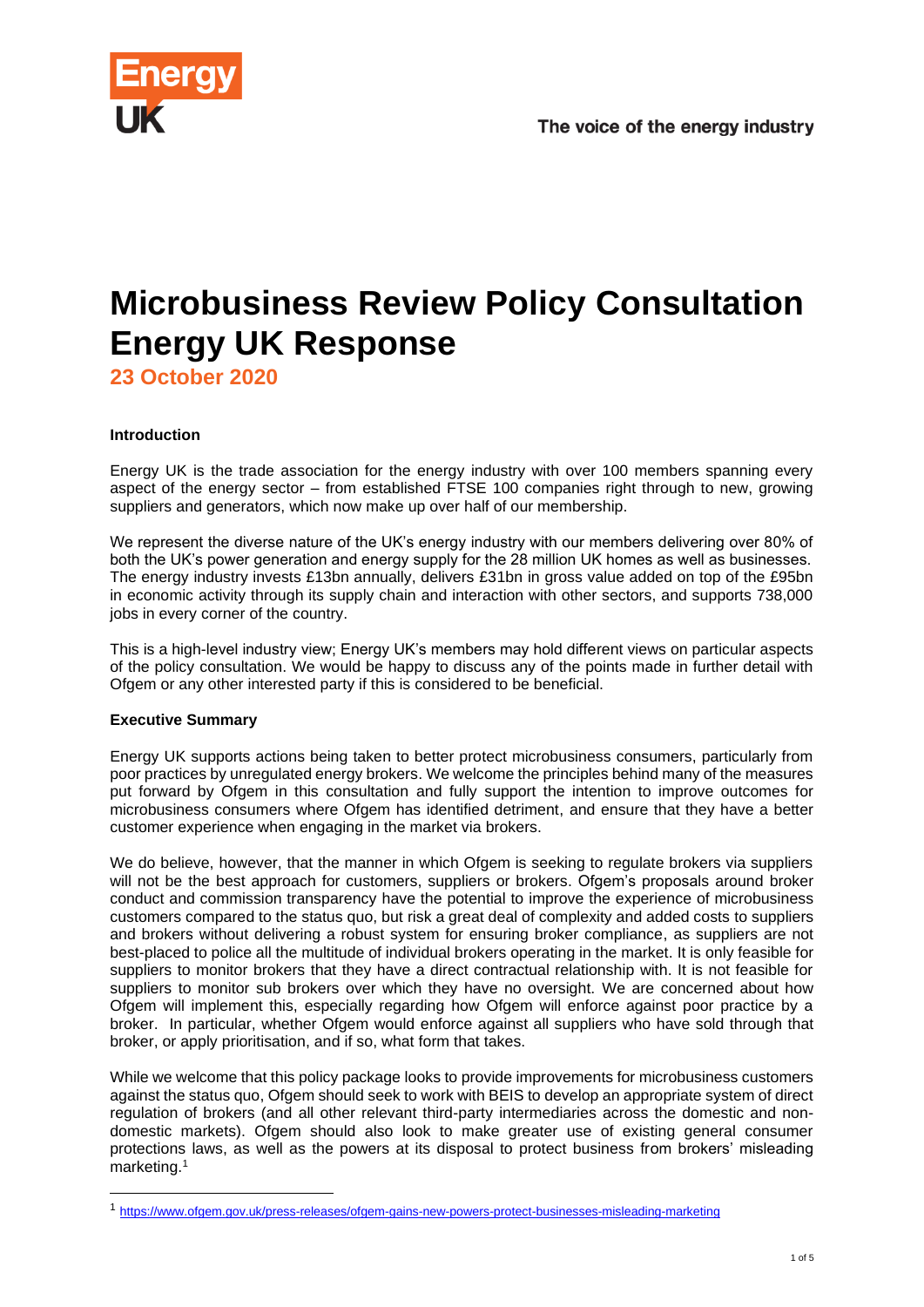We would also highlight that the proposals span many areas, which will have impacts across processes and systems for all suppliers. It would make sense to take a stepped and steady approach to measures and implementation of these to test if they have the desired effect. The proposals are set out as individual entities, with no real sense of the overall benefit on customers. It would be helpful if Ofgem were able to show the customer journey with these actions considered as a whole.

#### **Awareness: Knowing about opportunities and risks**

Energy UK welcomes Ofgem working collaboratively with leading consumer groups to improve awareness levels amongst microbusiness customers. However, the proposal in the consultation lacks sufficient detail on exact measures to provide greater feedback at this stage.

We would urge Ofgem to ensure it seeks input from suppliers, as well as leading consumer groups, when exploring how best to plug awareness gaps to ensure that any approach taken forward learns from suppliers' experience of engaging with their customers.

## **Browsing: Searching for deals**

One of the more effective ways to improve transparency remains to establish an independent central price comparison service. This could be most efficiently implemented by extending the existing domestic Citizens Advice price comparison tool [\(https://energycompare.citizensadvice.org.uk/\)](https://energycompare.citizensadvice.org.uk/).

Ofgem acknowledges its evaluation of the Price Transparency Remedy (PTR) found that it has to date been *"ineffective in creating a fully transparent market, and that some aspects of the remedy are not*  working as well as they could." Not all suppliers follow the transparency requirements, and Ofgem has not prioritised enforcement in this area. However, Ofgem is not proposing any follow-up actions to address these deficiencies, which make it harder for microbusiness to effectively browse deals and results in them finding it easier to go via brokers. This lack of action will reinforce weaknesses within the existing market model which sees the majority of engaged microbusiness customers switch via brokers, rather than addressing the underlying issue of improving transparency for disengaged microbusinesses. Overall, Energy UK believes that Ofgem should prioritise directly addressing transparency through brokers and TPIs, rather than simply tackling the secondary symptoms through this package of policy proposals.

# *Principal Terms*

On the specific proposals themselves, we would welcome clarity on whether the written Principal Terms would need to be provided pre-sale, as there may be a large impact to those brokers and suppliers that initially agree terms verbally, which is not uncommon in the market.

Overall, Ofgem's proposals should avoid unnecessary administration and complexity. Neither the customer nor suppliers will necessarily know if a broker has provided principal terms in order to start the cooling off period and suppliers need to build their systems and processes around known events and rules.

#### *Broker Commission Transparency*

Energy UK supports Ofgem's intent to improve protections for microbusiness consumers, particularly in ensuring there is greater transparency for microbusiness customers in the commission being paid to brokers for their energy contracts.

Implementing Ofgem's proposal for disclosing commission will have a number of complexities, and therefore costs, due to the wide range of commission and funding models used by brokers across the market. The best methodology for how to present this information, whether through prescription or more flexible principles, is something that will be impacted by the commercial arrangement between our members and brokers. Therefore, Energy UK's members are best placed to respond directly on this point in their individual responses.

However, there will be benefits for ensuring that suppliers have flexibility regarding when they provide brokers commission fees to their microbusinesses. As the customers journey is a supplier area of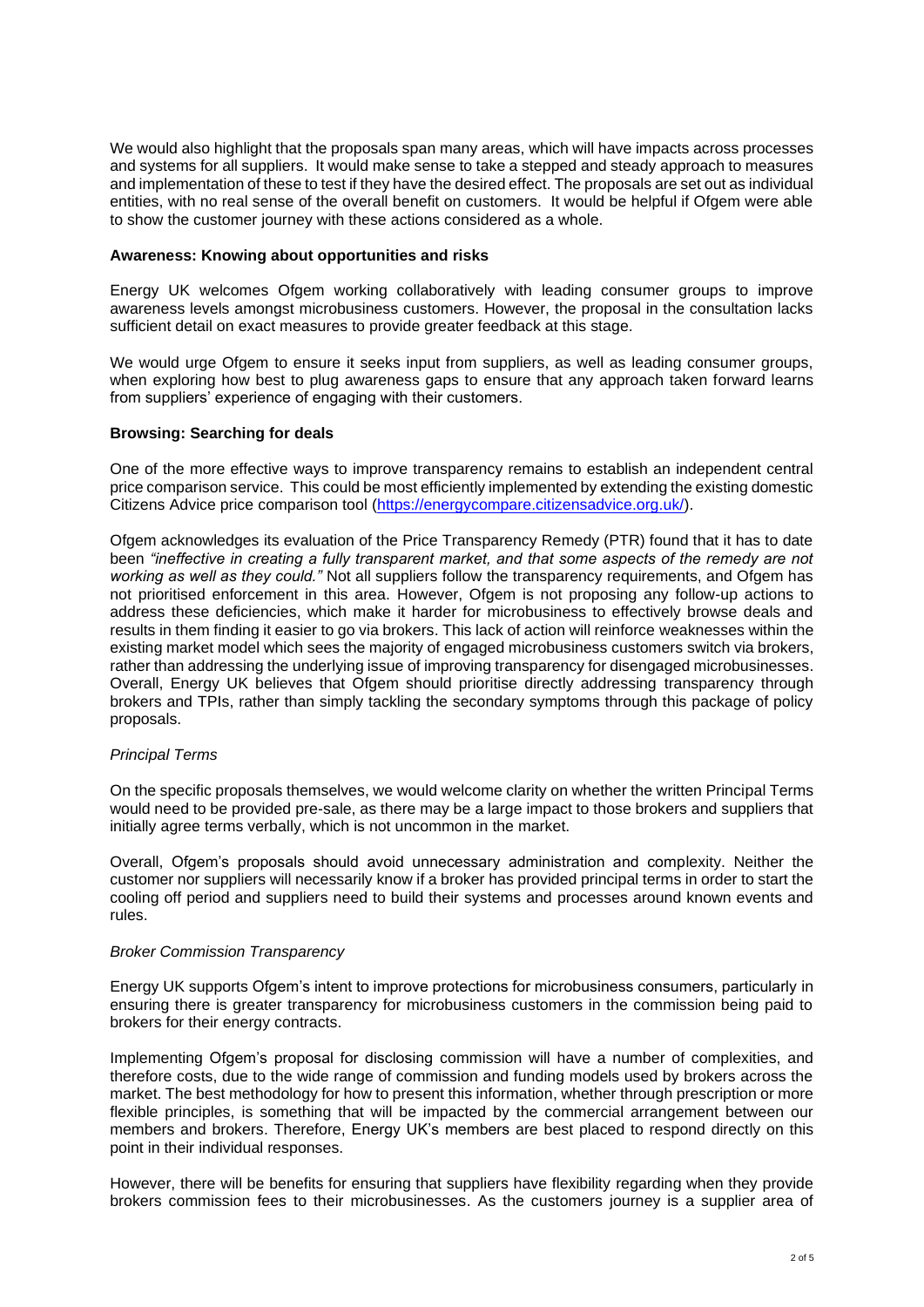expertise they are better placed to decide when providing this will have most benefit for customers (e.g. point of sale or renewal). Flexibility could also future-proof requirements by enabling supplier innovation and changes to customer communications. Requiring that suppliers place the broker commission on each bill may not necessarily always be useful to the customer. Broker commissions are not always aligned with customer billing and commission structures vary widely in the market, and it may be counterproductive or confusing to add additional complex information onto every bill in all circumstances.

Ofgem should also ensure that within any final licence condition drafting there is clarity that it applies only to financial remuneration directly linked to the contract, and of which the supplier is aware. There is a concern that the term "benefit of any kind" introduces a level of vagueness that could lead to different interpretations of the requirement by suppliers. In order to avoid this vagueness Ofgem should, as a minimum, define key terms including 'commission' and 'benefit in kind'.

#### **Contracting: Signing up to a new contract**

#### *Broker Conduct Principle*

Energy UK supports Ofgem's intent to improve protections for microbusiness consumers, particularly from the poor behaviours of disreputable brokers as Ofgem highlights in the evidence it highlights from Citizens Advice, and we recognise that the proposed changes have the potential to be an improvement on the status quo in the short-term.

However, we believe that Ofgem's proposal to regulate brokers via suppliers is inappropriate for the market, and will have a number of detrimental unintended consequences that should be avoided by moving towards direct broker regulation by Ofgem sooner rather than later. This would be the model that Citizens Advice has previously advocated for, with numerous benefits for customers outlined.<sup>2</sup> We believe that Ofgem should prioritise developing a system of direct regulation of brokers, and securing for itself the necessary powers to do so from Government if it does not already have them.

It is also not clear how Ofgem will implement this principle in practice, especially how Ofgem will enforce against poor practice by a broker. In particular, whether Ofgem would enforce against all supplier who have sold through that broker, or apply prioritisation, and if so, what form that takes. The Standards of Conduct were used to improve the culture within suppliers, but suppliers do not have the market power to force brokers (especially poorer brokers) to improve their compliance culture. It might be appropriate for Ofgem to explore the idea of a 'safe haven' approach whereby a supplier would not be considered responsible for a breach by a broker acting on its behalf if (i) the broker has signed up to an Ofgemapproved Code of Practice (and not been suspended for non-compliance with the code) and (ii) the supplier has not contributed to the breach by its actions or omissions.

One unintended consequence of the current broker conduct principle is the risk of creating a power imbalance between suppliers and brokers as a result of the proposals. Ultimately, the principle will be hard for suppliers to enforce, as brokers will be able to seek out a more lenient supplier, or a supplier with a different interpretation of the principle with which to work. If one supplier is more lenient when judging a broker's activities, then this risks a race to the bottom for standards across the market and the creation of a tiered market:

- i. Risk-averse suppliers working with "good" brokers.
- ii. Riskier suppliers continuing to work with unscrupulous brokers.
- iii. Customers who pay brokers directly receive zero protections [Indeed the proposed approach could influence brokers to change their business model so this becomes more prevalent].

Ofgem should also be aware that sub-broker networks exist, where a broker contracts with several smaller brokers, and that regulation through suppliers can only ensure that standards are applied to the broker with whom a supplier has a direct contractual relationship. We would welcome Ofgem providing more clarity on the definition of Broker so it is explicit that the new requirements only cover conduct of the broker directly contracted by a supplier. Suppliers would not have visibility of any sub-brokers with whom the principal broker engages, and so will be a complex area for the supplier to assume responsibility.

<sup>2</sup> ["Stuck in the Middle",](https://www.citizensadvice.org.uk/about-us/policy/policy-research-topics/energy-policy-research-and-consultation-responses/energy-policy-research/stuck-in-the-middle/) *Citizens Advice,* March 2020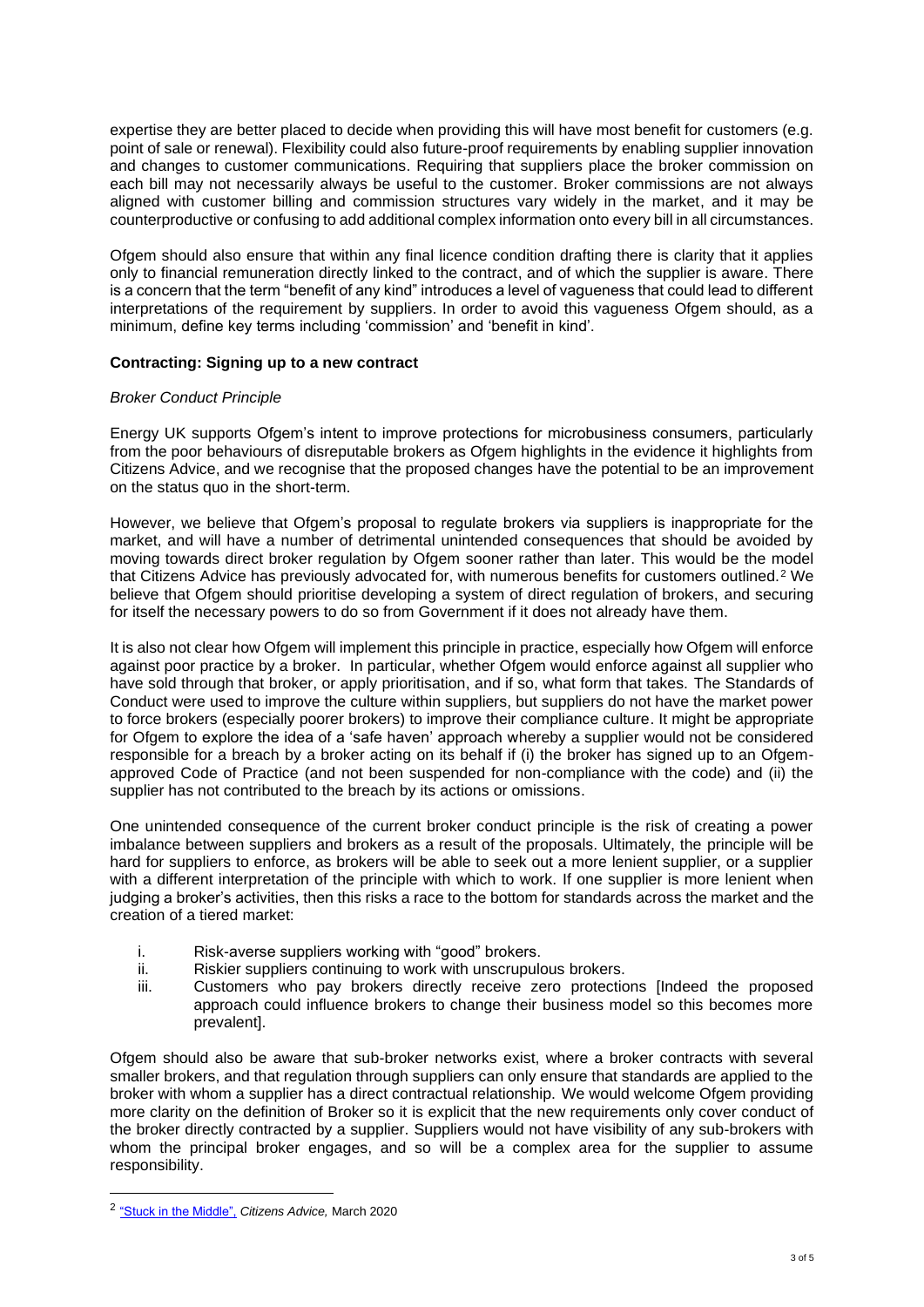All suppliers policing all brokers will also be a large, and costly, undertaking for suppliers to achieve successfully – a cost that would ultimately be passed onto customers. Similarly, with no common compliance standard, brokers will have to adopt interpretations of the requirements by every supplier they work with, further increasing the cost of participating in the market. If progressed, a greater level of prescription or standardisation may be beneficial to suppliers and brokers. For example, if it is clear what brokers can and cannot do, or how they should be doing things, then suppliers will not be left to develop complex processes and make judgement calls on a broker's activities which may result in lower standards and higher costs. However, this would still not be as beneficial as a direct approach to broker regulation.

### *Sales and Marketing Practices*

The record keeping element of this proposal represents another departure from the principle-based regulation that Ofgem has previously been committed to. A requirement to keep records for 2 years may be disproportionate, as the vast majority of issues linked to the contract will arise well before that point. This may better be implemented as a principle-based requirement, with suppliers deciding for themselves the most appropriate way to record evidence. We would welcome Ofgem reviewing the proportionality of the requirement, and whether the timeframe could be reduced to 1 year, in line with other industry obligations, e.g. COT flag evidence in the MRA.

# *Cooling Off Period*

We would welcome clarity with regards to the 14-day cooling off period and when that period would start, for example, in instances where principle terms were sent via post. The 14-day cooling off period is unlikely to be a future-proof regulatory change, as in its current form the proposal would be very complicated to comply with once Faster Switching comes in effect. Non-domestic suppliers have not factored cooling-off into their internal programmes for Faster Switching, nor has the programme itself, and doing so now will increase costs and likely delay readiness to undergo industry testing. Ofgem should undertake an impact assessment on the developing requirements of Faster Switching and how this will affect changes that suppliers will need to make. Ofgem also needs to consider how this extension of domestic protections to microbusiness will work in practice, as microbusinesses are not approaching the market in the same way as domestic customers, with many using brokers.

Ofgem should also consider the risk of proactive brokers continually seeking to move customers onto new deals within cooling-off periods, and explore what appropriate protections could be put in place to ensure that the measure is not able to be gamed by brokers at suppliers' expense.

#### **Dialogue: Two-way communication with service providers**

#### *Alternative Dispute Resolution*

We would welcome clarity on how the Alternative Dispute Resolution service will be approved by Ofgem and would look for consistency in terms of the ADR scheme application, standardising requirements meaning that it is not open to interpretation and confusion. Ofgem should engage with suppliers and brokers to determine the right requirements for the ADR scheme. In addition, Ofgem will need to specify how decisions by a broker's ADR service will impact upon the customer-supplier relationship. For example, if the contract was ruled as mis-sold by the broker, would this allow the customer to exit without penalty? In addition, more clarity is needed on how a finding against the broker would impact upon the supplier's compliance with the broker conduct principle.

We are also concerned that, depending on the exact details of the ADR scheme/s available, there may be perverse incentives to be lenient to brokers as their funding model may rely on the widest possible broker participation in their scheme. This may lead to sub-optimal outcomes for consumers. The current drafting of proposed condition 20.5B suggests that brokers can be signed up to any ADR scheme that meets the minimum standards, and not necessarily a scheme that has been vetted and approved by Ofgem. If this is the case, this would lead to suppliers having to make assessments of a broker's ADR scheme to ensure that it is compliant, creating further additional cost and complexities. We would welcome clarity as to whether brokers will be allowed to sign up to any ADR scheme, or if it will be restricted to those approved by Ofgem as meeting the requirements.